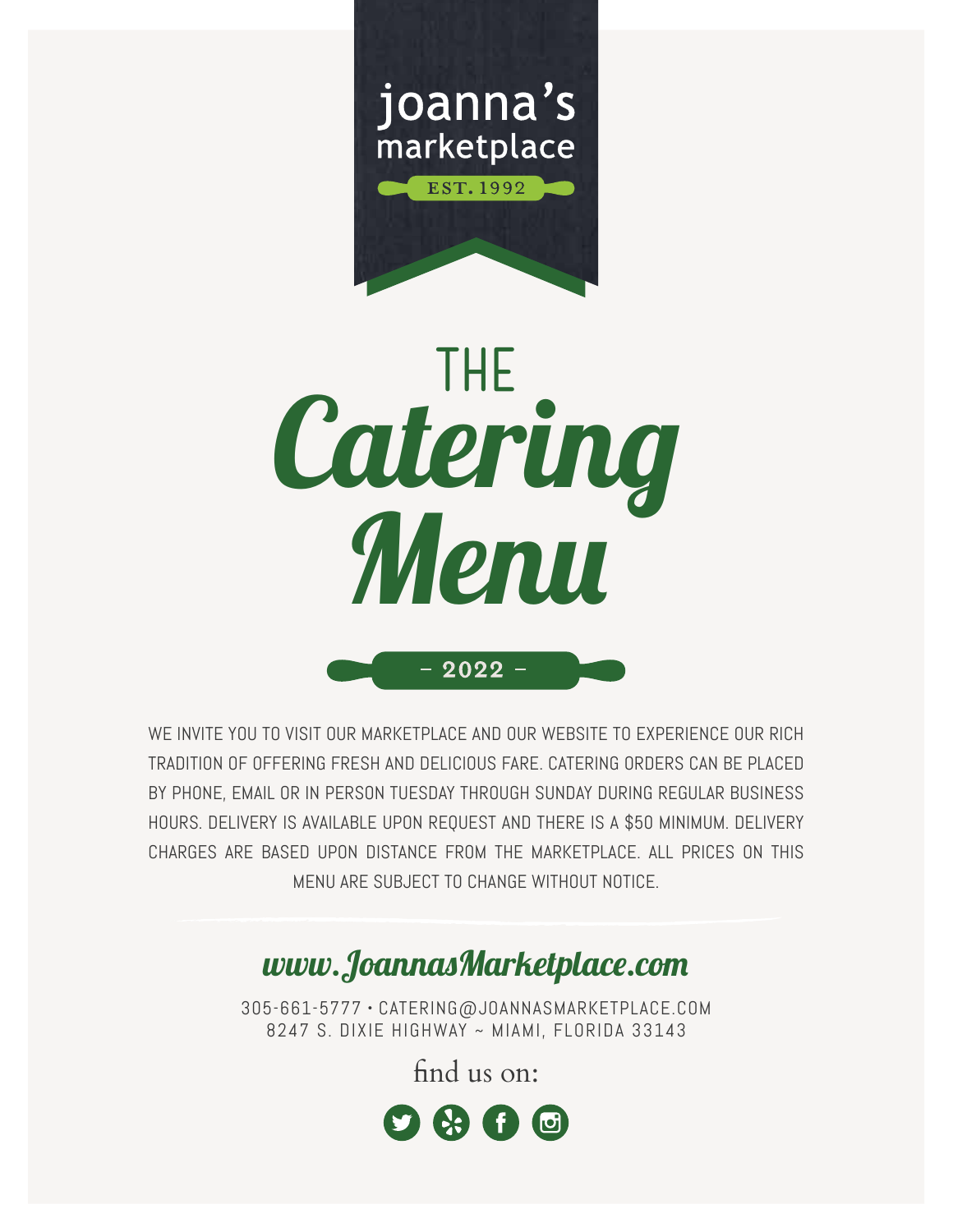#### BIG TEN BREAKFAST

Our famous homemade oversized muffins, filled and buttery plain croissants, along with freshly baked Danish arranged on a platter. Served with a fresh fruit salad platter, butter and preserves.

**\$10.95** per person (minimum 5 people)

#### BAGEL & CREAM CHEESE PLATTER

Assorted bagels & cream cheese arranged on a platter. Sliced tomatoes and red onion added upon request. **Cream cheese selection:** plain, chive or smoked salmon.

Smoked salmon cream cheese **\$1.50** extra per person

**\$6.95** per person (minimum 10 people)

#### SMOKED FISH PLATTER

Includes Nova Scotia salmon and a whole white fish de-boned and stuffed with white fish salad. Artfully presented with leaf lettuce, vine-ripened tomatoes, red onions, lemons, capers, whipped cream cheese and 1 ½ bagels per person.

**\$23.95** per person (minimum 10 people)

#### FRESH SEASONAL FRUITS & BERRY PLATTER

Seasonal fresh fruit & berries - sliced and beautifully arranged on a platter.

Small: **\$79.00** (serves 10-15) Large: **\$109.00** (serves 20-25)

### THE PARISIENNE "OOH LA LA"

Individual quiche prepared in puff pastry filled with a tasty blend of herbs, cheese & vegetables, served with a wedge of Brie, hand sliced French baguette, mini buttery croissants, fresh grapes & berries.

Small: **\$99.00** (serves 10) Medium: **\$139.00** (serves 15) **Large: \$169.00** (serves 20)

#### CHEF'S INDIVIDUAL QUICHE PLATTER

Select from the chef's savory individual quiche arranged on a platter.

**CHOICE OF:** traditional Lorraine, ham, broccoli, roasted potato, fresh mushroom, spinach or customize your very own combination! **48 hours notice requested.**

**\$6.95** per person (minimum 10 people) 9" Quiche available for **\$14.99**

#### NOVA SALMON PLATTER

Nova Scotia salmon artfully arranged on a platter with crisp green leaf lettuce, sliced tomatoes, red onions, lemons & capers with whipped cream cheese. Served with 1 ½ per person.

**\$22.95** per person (minimum 10 people)

# breakfast beverages: coffee on the go!

FEATURING FRESHLY GROUND & BREWED COFFEE!

### FRESH BREWED COFFEE SERVICE

Your choice of our very popular blends of either regular or decaffeinated coffee. Served from a disposable insulated container and accompanied by cream, individual sweeteners, stir sticks & insulated coffee cups.

#### **\$40.00** for 10 servings

## JUICE A LA CARTE

Choose from individual sizes of fresh cold-pressed Florida orange juice, lemonade and apple juice.

CONSUMING RAW OR UNDERCOOKED MEATS, POULTRY, SEAFOOD, SHELLFISH, OR EGGS MAY INCREASE YOUR RISK OF FOODBORNE ILLNESS, ESPECIALLY IF YOU HAVE CERTAIN MEDICAL CONDITIONS. -SECTION 3-603.11, FDA FOOD CODE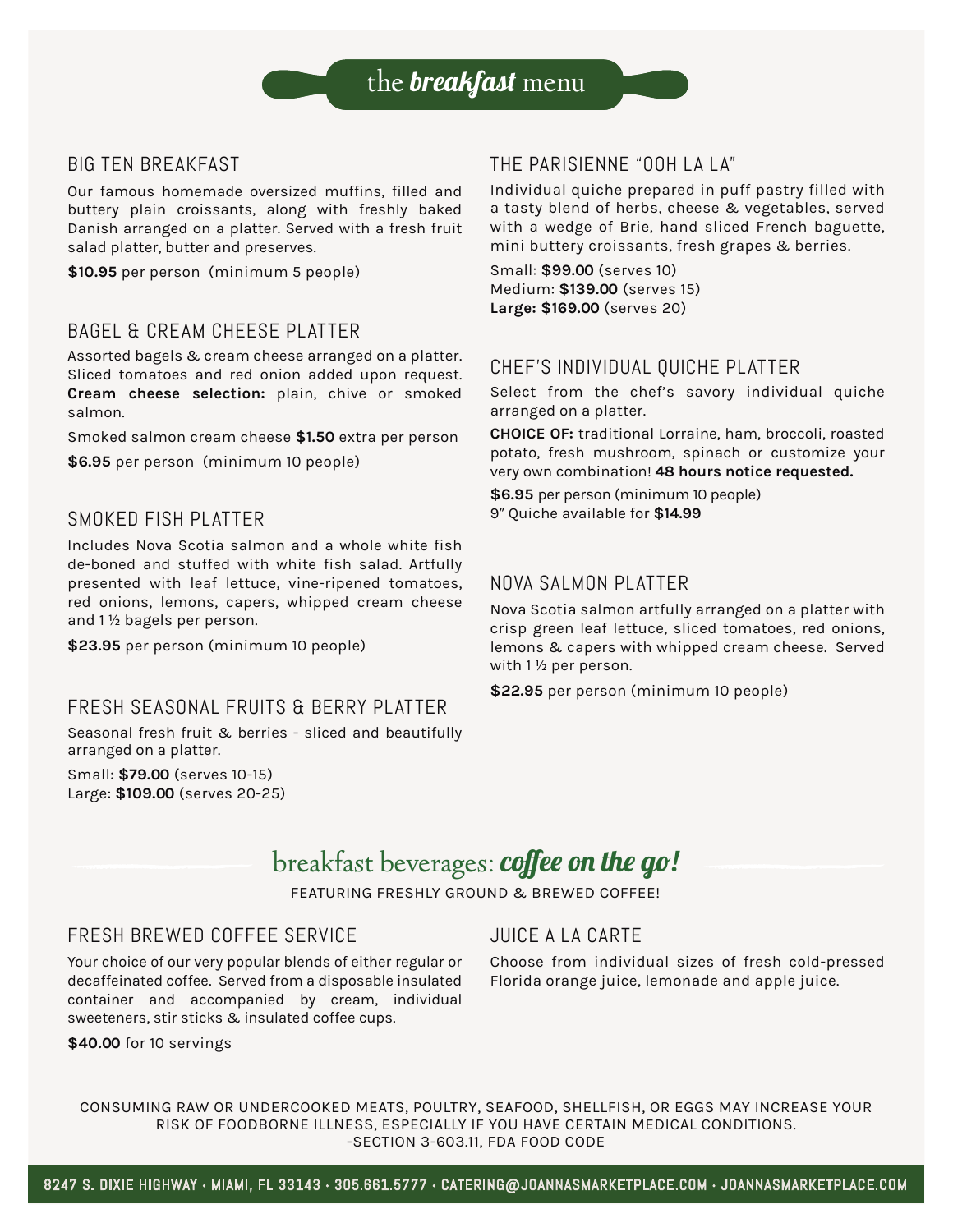

### NEW YORK STYLE DELI PLATTERS

Your choice of three sliced meats and two gourmet cheeses from our full service deli. Served with our breads, potato salad, coleslaw, sliced tomatoes, pickles and condiments.

**\$17.95** per person (minimum 10 people)

## THE POWER LUNCH PLATTER

Grilled teriyaki flank steak and grilled lemon chicken breast sliced and arranged on a platter. Served with a homemade Caesar salad, French rolls and our famous chocolate chip cookies. Yummy!

**\$16.95** per person (minimum 10 people)

## gourmet sandwich **selections**

#### EXECUTIVE LUNCHEON

A selection of three gourmet sandwiches and your choice of two side salads: Mediterranean pasta, home-style potato, coleslaw, macaroni or fresh fruit salad abundantly arranged on a platter. Includes our famous chocolate chip cookies!

**\$17.95** per person (minimum 10 people)

#### JUST THE SANDWICH PLEASE!

Gourmet sandwiches or wraps arranged on a platter served with condiments on the side.

**\$14.95** per sandwich (minimum 10 people)

Platter of lettuce, tomato & pickles are available for **\$1.00** per person.

### PICNIC PACKED BOXED LUNCHES

Your choice of a gourmet sandwich with two sides and our famous chocolate chip cookie. Choose from our list of gourmet sandwiches below (one type of sandwich for every five orders). Choose two side salads from the following: homestyle potato salad, cole slaw, macaroni salad or fresh fruit salad. Packed with cutlery in individual boxes. **24 Hour Notice Requested.**

**\$18.99** per person (minimum 5 per order of same selection of sandwich and side salad)

OUR SANDWICHES ARE PREPARED ON OUR AWARD-WINNING, HANDMADE & FRESH BAKED ARTISAN BREADS. ALL ITEMS SUBJECT TO AVAILABILITY. CHOOSE FROM THE FOLLOWING:

- MARKETPLACE CHICKEN SALAD
- CURRIED CHICKEN SALAD
- DELI CHICKEN SALAD
- FRESH ROASTED TURKEY
- GRILLED CHICKEN BREAST
- ALBACORE TUNA SALAD
- FRESH MOZZARELLA, TOMATO & BASIL
- BLACK FOREST HAM & SWISS CHEESE
- RARE ROAST BEEF
- HOUSE-MADE CORNED BEEF
- BEEF OR TURKEY PASTRAMI

GRILLED CHICKEN CAESAR SALAD WRAP **\$1.50** extra

GRILLED VEGETABLE SANDWICH **\$2.00** extra

ITALIAN WRAP **\$2.00** extra

FLANK STEAK & ROASTED PEPPERS **\$2.00** extra

TURKEY CLUB **\$1.50** extra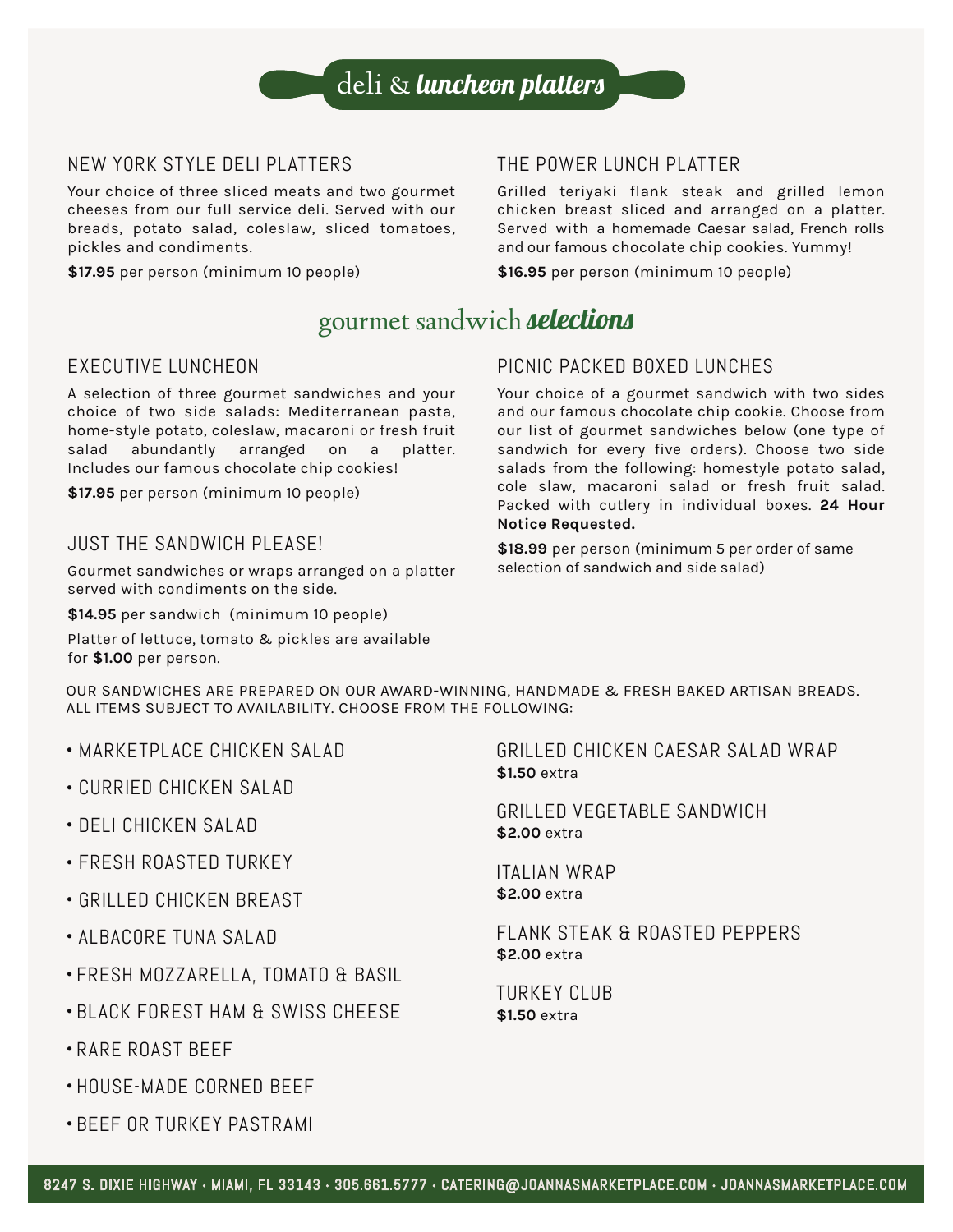## sumptuous salads by the pound

CREATE A DELICIOUS ASSORTMENT OF SALAD PLATTERS FOR YOUR EVENT. WE RECOMMEND ONE POUND PER 3-4 GUESTS. A MINIMUM OF THREE POUNDS OF ANY SALAD CAN BE ARRANGED ON A PLATTER.

# chicken & turkey breast **salads**

MARKETPLACE CHICKEN SALAD with dried cranberries & pecans

CURRY CHICKEN SALAD with broccoli florets, cranberries & curry dressing

DELI STYLE CHICKEN SALAD with celery & Italian parsley

SOUTHWEST CHICKEN SALAD with corn, black beans & cilantro salad

CASHEW CHICKEN SALAD with red onion, tri-colored bell peppers & vinaigrette

THAI-STYLE GRILLED CHICKEN SALAD with peanuts, scallions, bell peppers & sesame noodles

ROASTED TURKEY COBB SALAD with ripe avocado, and crisp bacon

# garden of fresh greens

OUR HOUSE-MADE DRESSINGS & CROUTONS ARE SERVED ON THE SIDE.

SPRING MIX SALAD Tender baby greens, with vine-ripened tomatoes, cucumber, red onion, peppers & pecans served with your choice of vinaigrette Small: **\$35.00** (serves 8-12) Large: **\$65.00** (serves 15-25)

## CLASSIC CAESAR SALAD

Crisp Romaine, with parmesan reggiano, served with homemade croutons & Caesar salad dressing Small: **\$35.00** (serves 8-12) Large: **\$65.00** (serves 15-25)

# grilled **steak salads**

MARINATED GRILLED FLANK STEAK SALAD with French green beans, plum tomatoes, and red onions dressed in a zesty vinaigrette

## grain, pasta & vegetable **sides**

WILD RICE SALAD with dried cranberries, pine nuts and sesame oil

PENNE PASTA SALAD with creamy goat cheese & sun-dried tomatoes

MEDITERRANEAN FUSILLI PASTA with pesto, olives, sun-dried tomatoes & pine nuts

ARTICHOKE & HEARTS OF PALM with peppers & onions in a light vinaigrette

ANGEL HAIR POMODORO with fresh chopped tomat0, fresh basil & olive oil

FRENCH GREEN BEANS with pesto & pine nut dressing

MARINATED GREEK SALAD

GRILLED & ROASTED VEGETABLES

KALE LENTIL SALAD

QUINOA VEGETABLE

CURRIED BUTTERNUT SQUASH

ASPARAGUS SPEARS

SNOW PEAS WITH SESAME VINAIGRETTE

TOMATO CAPRESE

ALL SALADS SUBJECT TO AVAILABILITY.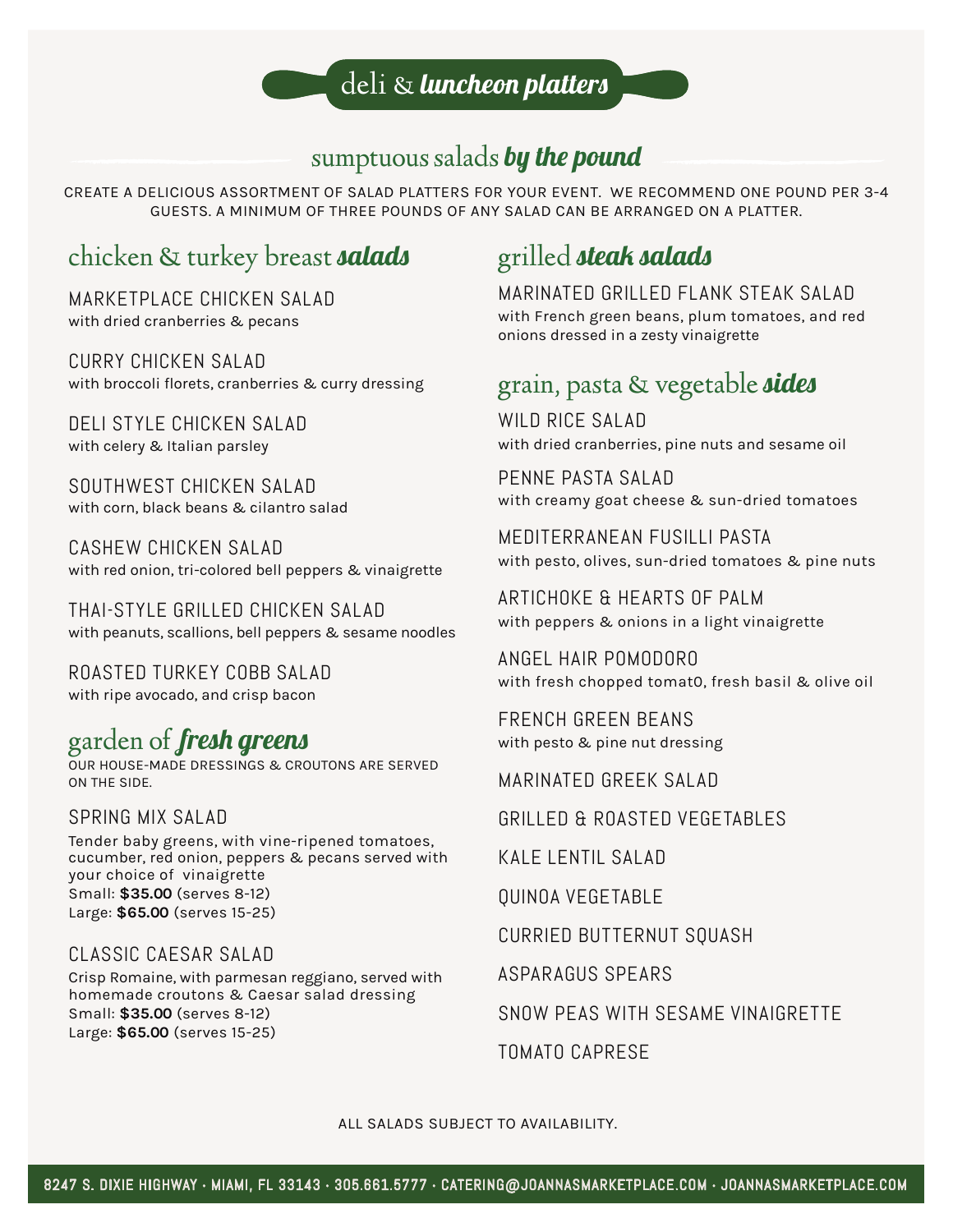our *party platters* 

## CERTIFIED ANGUS HAND-CARVED FILET MIGNON

Certified Angus beef, seasoned and cooked to perfection. Hand carved & beautifully arranged on a platter with creamy horseradish sauce.

**MARKET PRICE** (minimum 10 people)

### WHOLE POACHED SALMON

Two whole salmon fillets poached and filled with a delicate salmon mousse, then dressed with thinly sliced cucumber "scales." Served with our homemade creamy dill sauce. **72 hours notice requested.**

Whole: **\$225.00** each (serves 20-30 main course or 30-50 buffet)

Half: **\$149.00** each (does not include salmon mousse)

## SALMON EN CROÛTE

Filet of salmon, poached and dressed with a wild rice, spinach & herb dressing. Surrounded by a flaky puff pastry then baked to perfection.

**\$159.00** each (serves 8-10)

#### GIANT SHRIMP PLATTER

Jumbo Gulf Shrimp prepared to perfection. Arranged on a platter with lemons & fresh cocktail sauce.

**\$175.00** for 3 lb platter (approx. 30-36 pieces)

### ASIAN DUMPLING PLATTER

Whispers from the East herald our individual morsels of sweet & sour shrimp shaomi, turkey teriyaki & curry vegetable potstickers neatly arranged on a garnished platter.

**\$60.00** each platter (serves 18-20)

#### MEDITERRANEAN PLATE

Featuring grape leaves stuffed with brown rice, garlicky hummus, Greek kalamata olives and Pita chips, arranged on a platter.

Small: **\$55.00** (serves 10-15) Large: **\$75.00** (serves 20-30)

### TEA SANDWICH PLATTER

A party favorite, bite size finger sandwiches on our house baked breads. Select one filling for every dozen from the following: nova, cucumber & cream cheese, egg salad, tuna salad, marketplace chicken salad, deli chicken salad, curry chicken salad or ham & cheese. **48 hours notice requested.**

**\$2.50** each (minimum order of 24 pieces)

#### PARMESAN CRUSTED CHICKEN TENDERS

Served with a tasty marinara or honey mustard sauce. For kids of all ages! **\$60.00** for 3 lb platter (approx. 30-36 pieces)

## catering **services**

JOANNA'S CATERING WILL MEET MANY OF YOUR CATERING NEEDS FROM AN INTIMATE DINNER PARTY AT HOME OR CORPORATE CATERING AT THE OFFICE FOR YOUR NEXT PRESENTATION. OUR UNIQUE AND INNOVATIVE MENUS OFFER A DELICIOUS SELECTION THAT CAN BE SERVED FROM OUR DISPOSABLE CATERING TRAYS. OR, YOU MAY CHOOSE TO BRING IN YOUR OWN PLATTERS SO WE CAN ARRANGE EVERYTHING FOR YOU (NOT OFFERED ON HOLIDAYS AND AVAILABLE UPON REQUEST). NEED A LITTLE EXTRA ASSISTANCE WITH YOUR EVENT? OUTSIDE SERVERS AND BARTENDERS CAN BE ARRANGED UPON REQUEST AND SUBJECT TO AVAILABILITY. OUR MENUS ARE ONLY LIMITED TO YOUR IMAGINATION!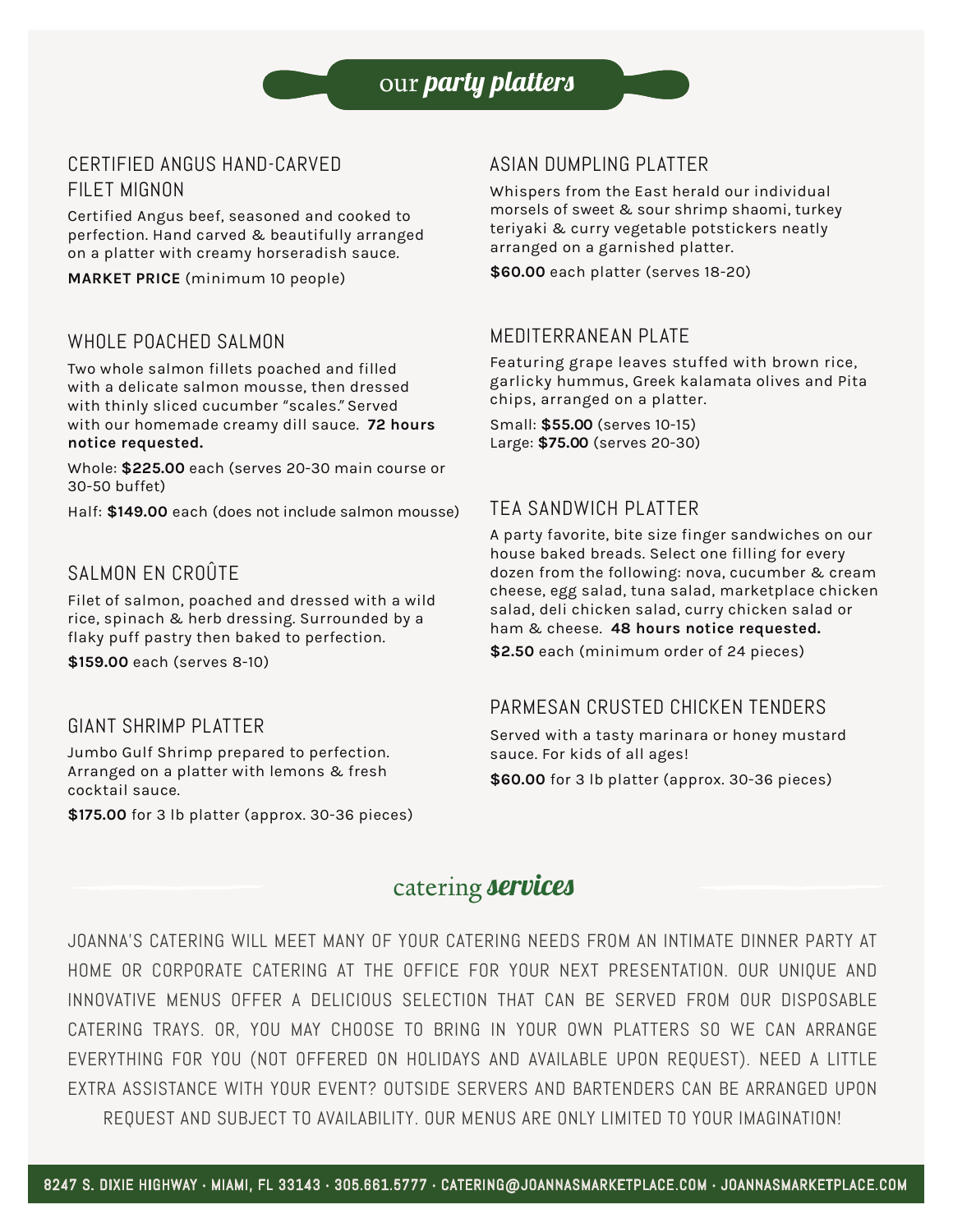

### CHEESE BOARD PLATTER

Hand selected by our Cheesemonger! A fine selection of imported & domestic cheeses arranged on a platter with grapes and berries. Served with an assortment of gourmet crackers.

Small **\$89.00** (serves 10-15)

Large **\$119.00** (serves 21-25)

\*Ask how to turn your Cheese Board into a delicious charcuterie board by adding cured Italian and Spanish meats, fig spread, dried fruits and nuts.

**Market Price** 

### ITALIAN STYLE ANTIPASTO PLATTER

A party favorite! Italian prosciutto, Italian salami, olives, fresh mozzarella, rolled supresada & provolone cheese, balsamic roasted peppers and artichoke hearts.

Small: **\$85.00** (serves 10-20)

Large: **\$125.00** (serves 20-30)

#### BRUSCHETTA

Hand-sliced baguette drizzled with extra virgin olive oil and toasted with fresh garlic & herbs. Served with freshly chopped vine-ripened tomato, onion, basil & extra virgin olive oil on the side.

Small: **\$30.00** (20 pieces)

Large: **\$55.00** (40 pieces)

#### PISSALADIERE

Bon apitite! Andre's family recipe from Nice, France! An elegant French tart made with caramelized onions, fresh sliced tomatoes, niçoise olives and herbs de Provence. **48 hours notice requested.**

Whole Sheet: **\$95.00** each

Half Sheet: **\$55.00** each

## CRUDITÉS PLATTER

Assorted raw fresh vegetables sliced and arranged in a wicker basket. Served with a peppery parmesan dipping sauce.

Small: **\$65.00** (serves 10-15)

Large: **\$99.00** (serves 21-25)

### SPINACH DIP ARRANGED IN COUNTRY LOAF

Country loaf stuffed with spinach dip made with goat cheese, pignolis and parmesan. Arranged on a platter with two pounds of dip and French bread toasts.

**\$55.00** each platter (minimum 20 people)

#### SEVEN LAYER FIESTA DIP

Layers of grilled chicken breast, guacamole, sour cream, grated cheddar cheese, fresh chopped cilantro, chopped fresh tomatoes, black beans and sliced olives. Served with white & blue organic corn chips.

**\$90.00** each platter (minimum 25 people)

## BAKED BRIE EN CROÛTE

Our Masterpiece! Baked in a rich crust and studded with fresh raspberries. Served with crunchy Paris toasts.

**\$85.00** each (serves 25-50)

## nut **allergies**

WHILE MUCH OF THE FOOD FROM OUR KITCHEN AND BAKERY DOES NOT HAVE NUTS AS AN INGREDIENT, THERE MAY BE TRACES OF NUTS AND/OR NUT OIL PRESENT. OUR HOMEMADE PRODUCTS ARE PREPARED ON PREMISES NEAR NUTS AND MAY HAVE COME IN CONTACT WITH NUTS.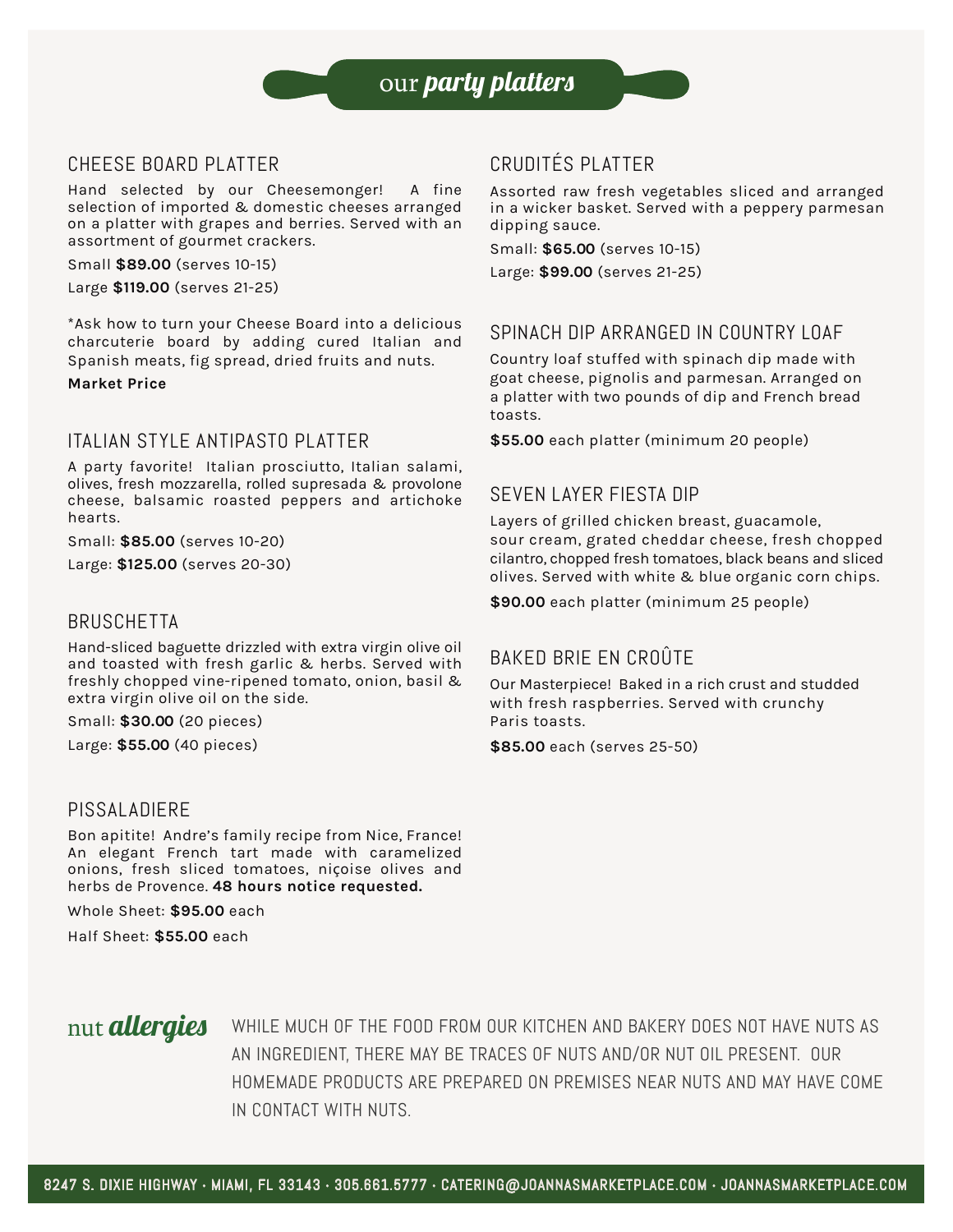#### **MINIMUM OF 12 PIECES PER ITEM**

FRESH MOZZARELLA, TOMATO & BASIL SKEWER **\$2.50**

GREEK SPANAKOPITA TRIANGLES **\$2.50**

BRIE & WALNUTS IN PHYLLO **\$2.75**

DEVILED EGGS W/ A TOUCH OF PAPRIKA **\$2.50**

HERB STUFFED MUSHROOM CAPS\* **\$3.25**

MINI QUICHE **\$2.25**

CRISPY ASIAN SPRING ROLLS\* **\$2.50**

SMOKED SALMON, CREAM CHEESE & FRESH DILL ON PUMPERNICKEL TRIANGLE **\$3.50**

ASPARAGUS OR MELON BALLS WRAPPED IN PROSCIUTTO **\$3.25**

PIGS IN A BLANKET **\$2.25**

FRUIT KEBABS **\$3.50**

CROQUETA, HAM OR SPINACH **\$2.00**

#### **MINIMUM OF 30 PIECES PER ORDER. WE REQUEST 48 HOURS NOTICE FOR THE FOLLOWING:**

SEARED AHI TUNA ON CRISPY WONTON **\$3.95** 

COCONUT CRUSTED SHRIMP\* served with a sweet chili sauce **\$3.75**

MINIATURE CRAB CAKES\* served with a chipotle sauce **\$3.95** 

FLANK STEAK SKEWERS served with Teriyaki dipping sauce **\$3.50**

CHICKEN SATAY served with a peanut dipping sauce **\$3.25** 

ROASTED VEGGIE & GOAT CHEESE TARTLET\* **\$3.25**

## salsas  $\&$  dips by the pound

TOMATO SALSA FRESCA **\$12.99 lb** 

GUACAMOLE **\$16.99 lb** 

CREAMY GARLIC HUMMUS **\$10.99 lb**

SPINACH DIP WITH GOAT CHEESE & PINE NUTS **\$15.99 lb** 

BAKED ARTICHOKE, SPINACH + PARMESAN DIP\* **24 hours notice requested. \$16.99 lb** (minimum order of 2 pounds)

**\* indicates that item is best served hot**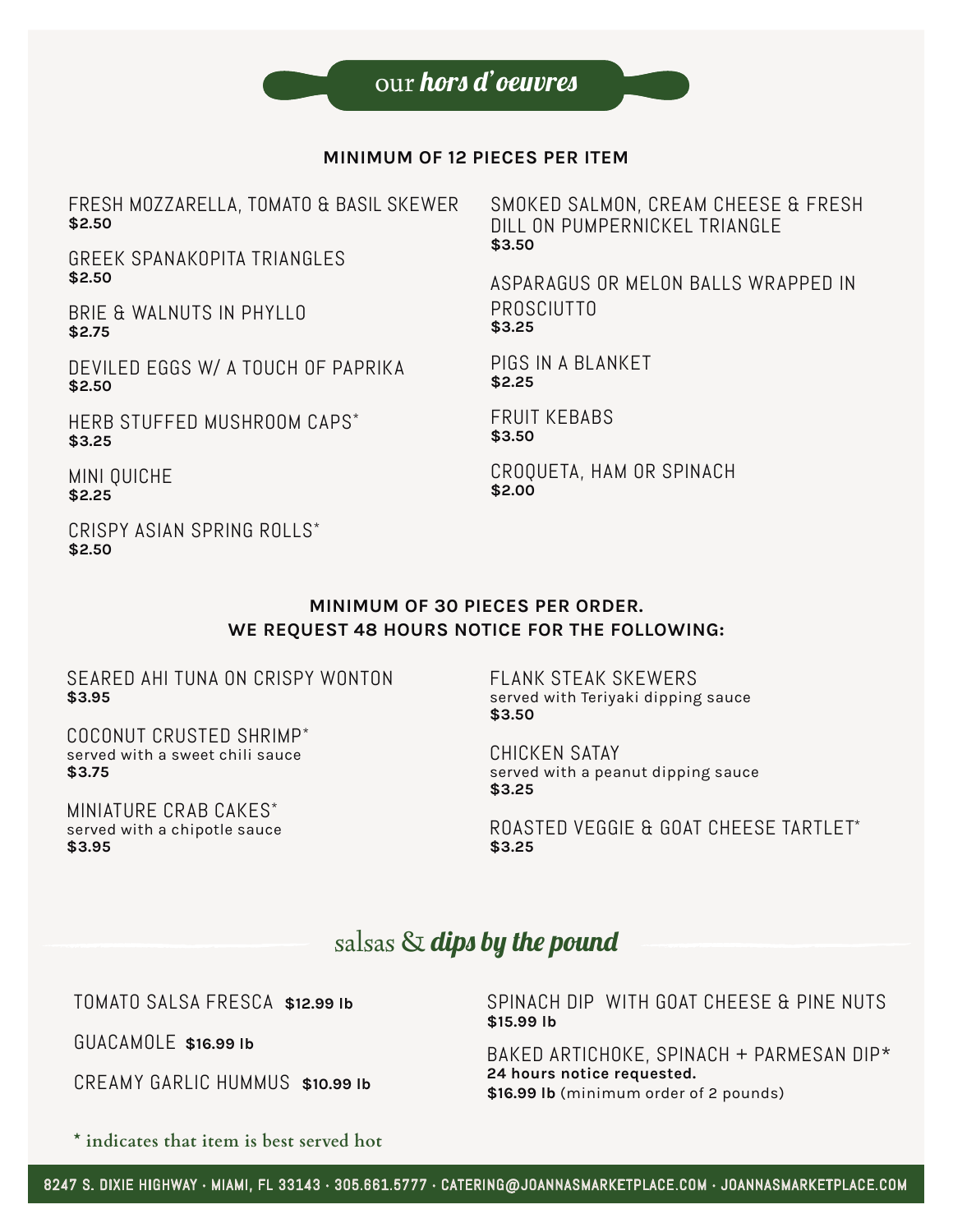

DELICIOUS HEALTHY MEALS SERVED FAMILY STYLE. CALL IN TO ORDER FOR PICK UP OR HAVE US DELIVER TO YOUR DOOR! **24 hours notice please on all items**

### MANGIA MAMA'S LASAGNA

A feast for family & friends! Your choice of fresh vegetable or seasoned ground beef lasagna, extra marinara sauce, Caesar salad and French dinner rolls are included in this abundant package. Served family style for your convenience.

**\$15.99** per person (minimum 10 people)

#### ABUELA'S ARROZ CON POLLO

The perfect crowd pleaser! Classic chicken & yellow rice with red peppers. Served with Caesar salad and French dinner rolls.

**\$15.99** per person (minimum 10 people)

### BEST BAKED ZITI FOR THE BUCK

Wow! Includes two thirds of a pound of baked ziti per person, with pieces of fresh roasted turkey breast, ground beef, or "just cheese please" baked inside. Caesar salad and French dinner rolls are included in this all-inclusive package. Served family style for your convenience.

Cheese: **\$13.99** per person (minimum 10 people)

Beef or Turkey: **\$15.99** per person (minimum 10 people)

## award winning artisan **loaves, rolls & baquettes**

HANDMADE AND BAKED IN OUR STONE DECK

ASSORTED ROLLS

Raisin Walnut, Multigrain, and French Dinner

CIABATTA

CHALLAH Raisin, Plain and Sesame (Friday and Saturday)

CRANBERRY RAISIN & PECAN

FRENCH BAGUETTE

HONEY WHEAT

MULTIGRAIN BAGUETTE

MULTIGRAIN BREAD

OLD FASHIONED WHITE

PAN RUSTIQUE

ROSEMARY

SOURDOUGH

TARTINE (Wednesday and Saturday)

TRADITIONAL JEWISH RYES Seeded, Onion, and Seedless

OUR PRICES ARE SUBJECT TO 7.0 % SALES TAX.

WE DO NOT INCLUDE A SERVICE CHARGE OR GRATUITY AUTOMATICALLY TO CATERING ORDERS. PLEASE NOTE WE REQUIRE A MINIMUM OF 48 HOURS NOTICE FOR CANCELLATION. MENU PRICES MAY CHANGE WITHOUT NOTICE.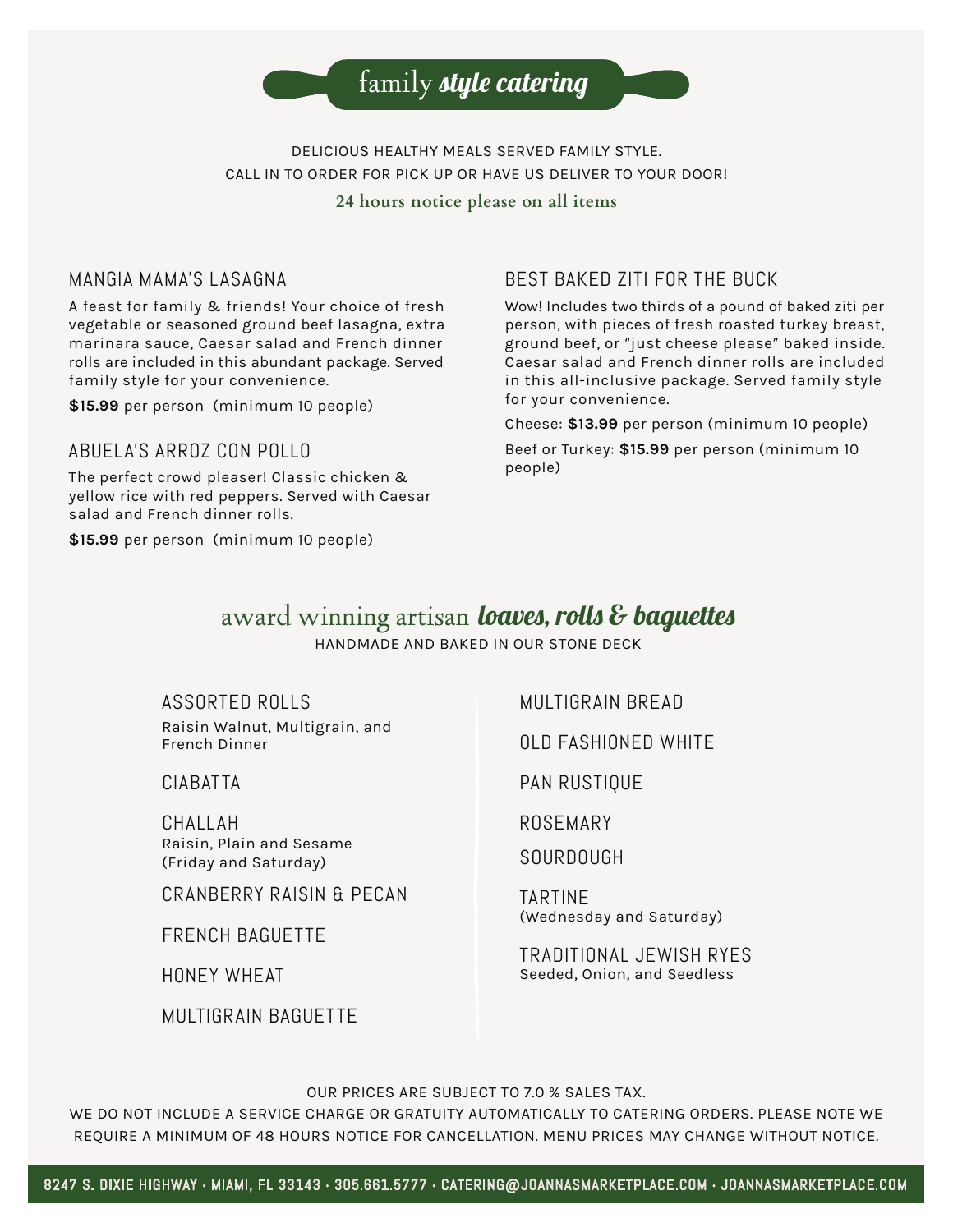YOUR CHOICE OF ONE ITEM FROM EACH CATEGORY

**\$19.99** PER PERSON (MINIMUM OF 10 ORDERS OF EACH ITEM) 24 HOURS NOTICE PLEASE ON ALL ITEMS

## main **dishes**

- WHOLE ROASTED CHICKEN
- CHICKEN PAILLARD
- CHICKEN CACCIATORE
- CHICKEN MARSALA
- CHICKEN A LA GREEK
- STUFFED CHICKEN BREAST
- CURRIED CHICKEN
- GRILLED CHICKEN BREAST WITH BRUSCHETTA SAUCE
- MOJO MARINATED CHICKEN BREAST
- CHICKEN TERIYAKI STIRFRY

## vegetable **sides**

- GREEN BEAN ALMONDINE
- ROASTED ROOT VEGGIES
- SAUTÉED GARDEN VEGETABLES
- SAUTÉED CORN
- CREAMED SPINACH
- ROMA TOMATO, ARTICHOKE HEARTS & PORTABELLA SAUTÉ
- ASIAN STYLE MIXED VEGETABLES
- ROASTED CURRY CAULIFLOWER
- HONEY GLAZED BABY CARROTS
- SAUTÉED SQUASH & ZUCCHINI
- ROASTED GARLIC BROCCOLI
- CAESAR SALAD
- MIXED BABY FIELD GREENS SALAD

### PLEASE NOTE WE REQUIRE A MINIMUM OF 48 HOURS NOTICE FOR CANCELLATION. MENU PRICES MAY CHANGE WITHOUT NOTICE.

- TARRAGON CHICKEN
- CRISPY CASHEW CHICKEN
- BEEF STROGANOFF
- CHICKEN SALTIMBOCCA
- CHICKEN FRANCAISE
- TURKEY MEATBALLS IN MARINARA SAUCE
- GINGER CRUSTED PORK LOIN
- BEEF LONDON BROIL
- SALMON: POACHED, GRILLED, BLACKENED OR PECAN CRUSTED

## **starches**

- ROASTED GARLIC MASHED POTATOES
- ROASTED SWEET POTATO SLICES
- MASHED SWEET POTATOES
- PESTO POTATO WEDGES
- VEGETABLE COUS COUS
- ROSEMARY ROASTED POTATOES
- SEARED POLENTA CAKES
- CREAMY AU GRATIN POTATOES
- LINGUINE IN OLIVE OIL, GARLIC & PARSLEY
- STEAMED WHITE OR BROWN RICE
- EGG NOODLES
- WILD RICE & MUSHROOM PILAF
- SPAGHETTI WITH MARINARA SAUCE
- POTATO LATKES WITH APPLE SAUCE
- PENNE PASTA WITH HOMEMADE PESTO
- MACARONI & CHEESE
- BROWN RICE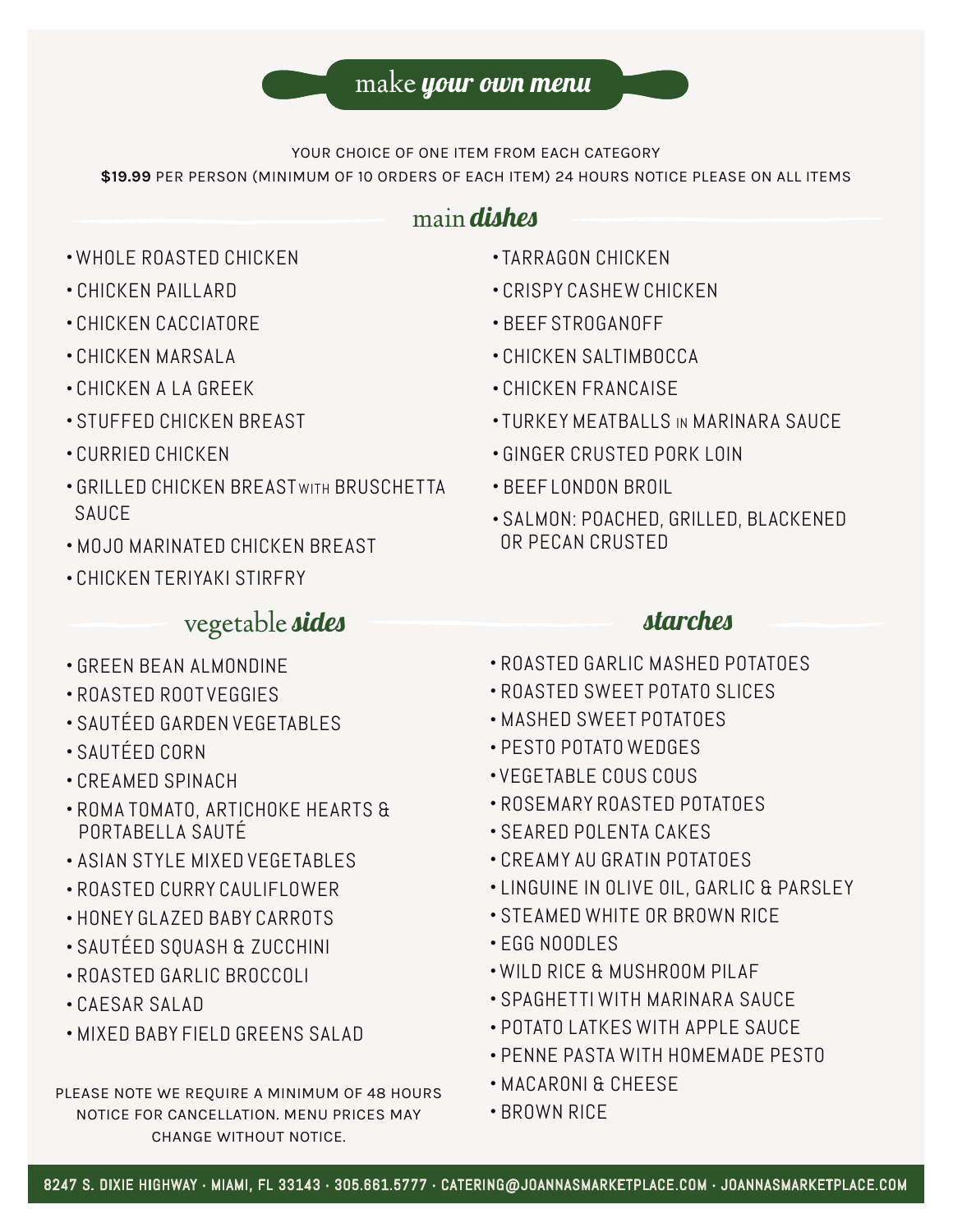# gift of food

JOANNA'S MARKETPLACE KNOWS HOW IMPORTANT IT IS TO LET OTHERS KNOW THAT YOU ARE THINKING OF THEM. THE GIFT OF FOOD IS A PERFECT WAY TO SAY CONGRATULATIONS, THANK YOU, I'M SORRY, HAPPY BIRTHDAY OR FOR ANY SPECIAL OCCASSION. NOT SURE WHAT THEY LIKE? LET THEM DECIDE BY GIVING A JOANNA'S MARKETPLACE GIFT CARD!

## dessertplatters

## ASSORTED COOKIE PLATTER

Assorted handrolled rugulach, butter cookies, merengues, chocolate dipped and plain coconut macaroons, chocolate dipped & plain almond macaroons, shortbread cookies, anise biscotti & chocolate biscotti complete this bite size cookie assortment

**\$19.99/lb** (3 lb minimum)

## THE COOKIE MONSTER

This platter takes the cookie! Our own homemade monster size cookies including chocolate chip, the ultimate chocolate dipped walnut & our chewy chunky oatmeal raisin cookies all arranged on a platter to satisfy the inner cookie monster in all of us.

**\$99.00** per platter (24 Large cookies)

## MINIATURE DESSERTS

An elegant bite-sized addition to your dinner party & Viennese table.

Fresh fruit tart, key lime tarts, dark chocolate mousse cups, mini éclairs & cream puffs

**\$2.50** per piece arranged on a platter (30 piece minimum)

## INDIVIDUAL PASTRY PLATTER

A delicious assortment arranged on a platter of one or more of following individual desserts: chocolate éclairs, tiramisu, key lime tarts, mille-feuille napoleons, chocolate mousse slices, fresh mixed fruit tarts, apple almond tarts, carrot cake slices, chocolate obsession & chocolate velvet pastries

**\$7.50** per piece arranged on a platter (10 piece minimum)

## gourmet *gift baskets*

### "THE EXECUTIVE" WINE & CHEESE BASKET

A fine selection of imported and domestic cheeses, flatbreads or crackers and salamis accompanied by a bottle of wine. This goodie basket includes a selection of Joanna's fresh baked goods and an array of gourmet foods packaged and designed to please even the most discriminating tastes.

**Starting at \$75.00**

### ROMAN HOLIDAY

The pasta-bilities are endless with this collection of fine Italian pasta and homemade sauce, imported cheese, homemade biscotti & robust red wine.

**Starting at \$85.00**

## SWEETS & SAVORY SNACK BASKET

The perfect office snack basket filled to the rim with roasted nuts, candies, chocolate & sumptuous sweets. When the staff deserves a special thank you, this will show your sweetest appreciation with this fine collection of goodies.

#### **Starting at \$65.00**

## FRIDGE FILLERS GIFT TOTE

Let us help you choose family friendly fridge fillers and pantry snacks arranged in our reusable tote! This is the perfect gift to send easy meals and Joanna's favorites for any occasion!

**Starting at \$75.00**

DELIVERY IS AVAILABLE UPON REQUEST. DELIVERY MINIMUM IS \$50. DELIVERY CHARGES ARE SUBJECT TO ZIP CODE LOCATION IN DADE, BROWARD & MONROE COUNTIES.